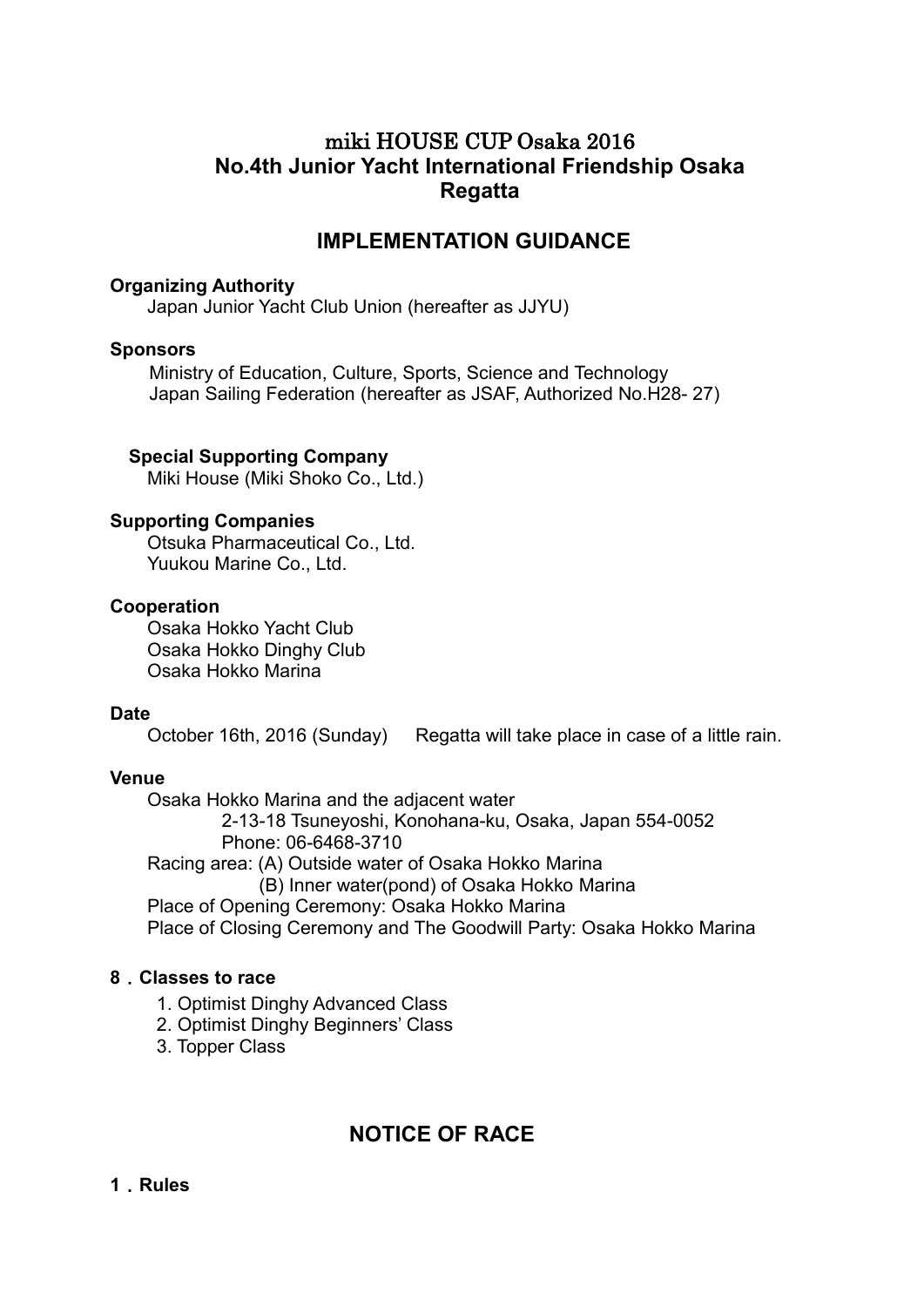- 1.1 The regatta will be governed by the rules as defined in the Racing Rules of Sailing 2013‐2016(hereafter as RRS)
- 1.2 Appendix P will apply.
- 1.3 If there is a conflict between the languages, the English text will take precedence.

## **2. Advertising**

Boats are maybe required to display the advertising materials chosen and supplied by Organizing Authority.

### **3. Eligibility and Sailors' age in each class**

- 3.1 All Japanese sailors shall be a member of JSAF in 2016 year.
	- (The application for the membership will be accepted at the time of registration)
- 3.2 The sailors whom Organizing Authority have accepted.
- 3.3 The sailors of each class shall fulfill the following age limitation on 2nd April, 2016

①Optimist Dinghy Advanced Class From 8 years old to Junior High School

②Optimist Dinghy Beginners' Class From 6 years old to Junior High School

- 
- ③Topper Class From 8 years old to Junior High School
- 3.4 The sailor who has won the prize in Optimist Dinghy Beginners' class of this regatta in the previous years shall make entry in Optimist Dinghy Advanced class. However, in case the sailor declares the polite refusal of the prizes under the clause 9. " Prizes" of NOR, Organizing Authority may allow the sailor to make entry in the same Beginners' class.

## **4. Entry fee and Application procedure**

- 4.1 ①The entry fee including The Goodwill Party fee and lunch box is as follows; The registered Junior Yacht Club of JJYU : Yen 3,500 per each sailor Non-registered Junior Yacht Club of JJYU: Yen 4,000 per each sailor
	- ②The Goodwill Party fee and lunch box for parents, the coaches and the family is as follows;

The registered Junior Yacht Club of JJYU: Yen 1,000 per each person Non-registered Junior Yacht Club of JJYU: Yen 1,000 per each person

4.2 Charter boat for the regatta

Regatta Committee Office will arrange charter boats of Topper Class.

Charter fee is Yen 3,000 for one boat. The same charter fee will be applied for the sailor who wishes to try to be aboard on October 15th (Saturday).

Osaka Hokko Marina is prepared to charter three(3) boats of Access Dinghy Class. Regatta Committee Office will accept the entry of Access Dinghy Class by the pair group of parent and junior or the pair group of two juniors as Open participation for the regatta.

Entry fee is Yen 6,000 per boat including charter fee of the boat and The Goodwill Party fee and lunch box.

Junior over 6 years old may be accepted to entry if he/she participates together with

his/her parent.

4.3 The entry shall be made with the official forms to Regatta Committee Office by mail or E-mail not later than 3rd October, 2016.

Regatta Committee Office is as follows;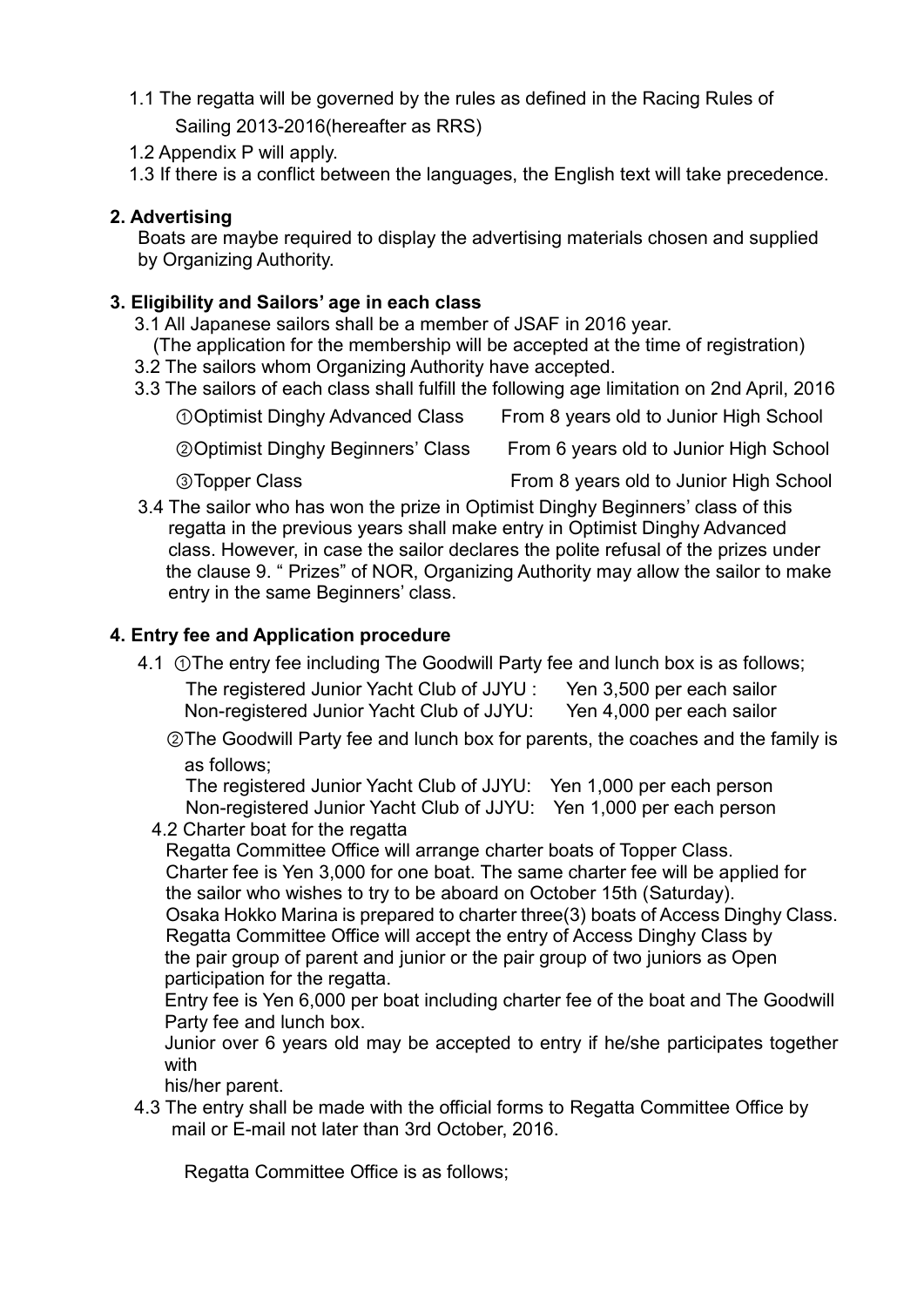N0.5th Junior Yacht International Goodwill Osaka Regatta Regatta Secretariat Secretary General :Jun Tamaki, Director of JJYU

 Address: 2-4-24-A, Iguchido, Ikeda City, Osaka Pref., Japan 563-0023 Phone & Facsimile: 072-761-3462 Cellular phone : 090-6677-2204 E-mail address : j-tamaki@zeus.eonet.ne.jp

**Entry fee remittance account** Sumitomo Mitsui Banking Corporation Shinbashi Branch Office Account: Saving Deposit No.0744610 Account Name: Junior Yacht International Goodwill Regatta ( ジ ユニアヨツトコクサイシンゼンレガツタ)

#### **5. Schedules of the Races and Events**

October 16th (Sunday) **Canadary** Osaka Hokko Marina 08:00~09:00 Registration & Distribution of Sailing Instructions 09:00~09:30 Opening Ceremony & Skippers Meeting

Schedules of Races and Time of The Warning Signal are as follows.

| Racing area A                                                                           | Racing area B                           |
|-----------------------------------------------------------------------------------------|-----------------------------------------|
| <b>Topper Class</b>                                                                     | <b>Optimist Dinghy Beginners' Class</b> |
| 1st Race<br>09:55                                                                       | 1st Race<br>09:55                       |
| <b>Optimist Dinghy Advanced Class</b><br>1st Race<br>10:00                              |                                         |
| Race will follow continuously.<br>But after 14:05, The Warning Signal will not be made. |                                         |

In Racing area A, when the following race is intended to be held, the race committee signal boat

will display orange flag with one sound to alert the boats at least 5 minutes before the warning signal for the next race is displayed.

 16:00~17:30 Closing Ceremony (Prize Giving Ceremony) & Goodwill Party 17:30 Regatta will be dismissed

- ※ All participants are requested to clean the surrounding places of the party venue.
- ※ Schedules of Races may be changed depending on the weather conditions or other reasons.

## **6**.**Sailing Instructions**

The Sailing Instructions will be specified in the regatta program to be distributed at the time

of the registration on October 16th, 2016

Also, it will be available on the home page of JJYU toward the end of September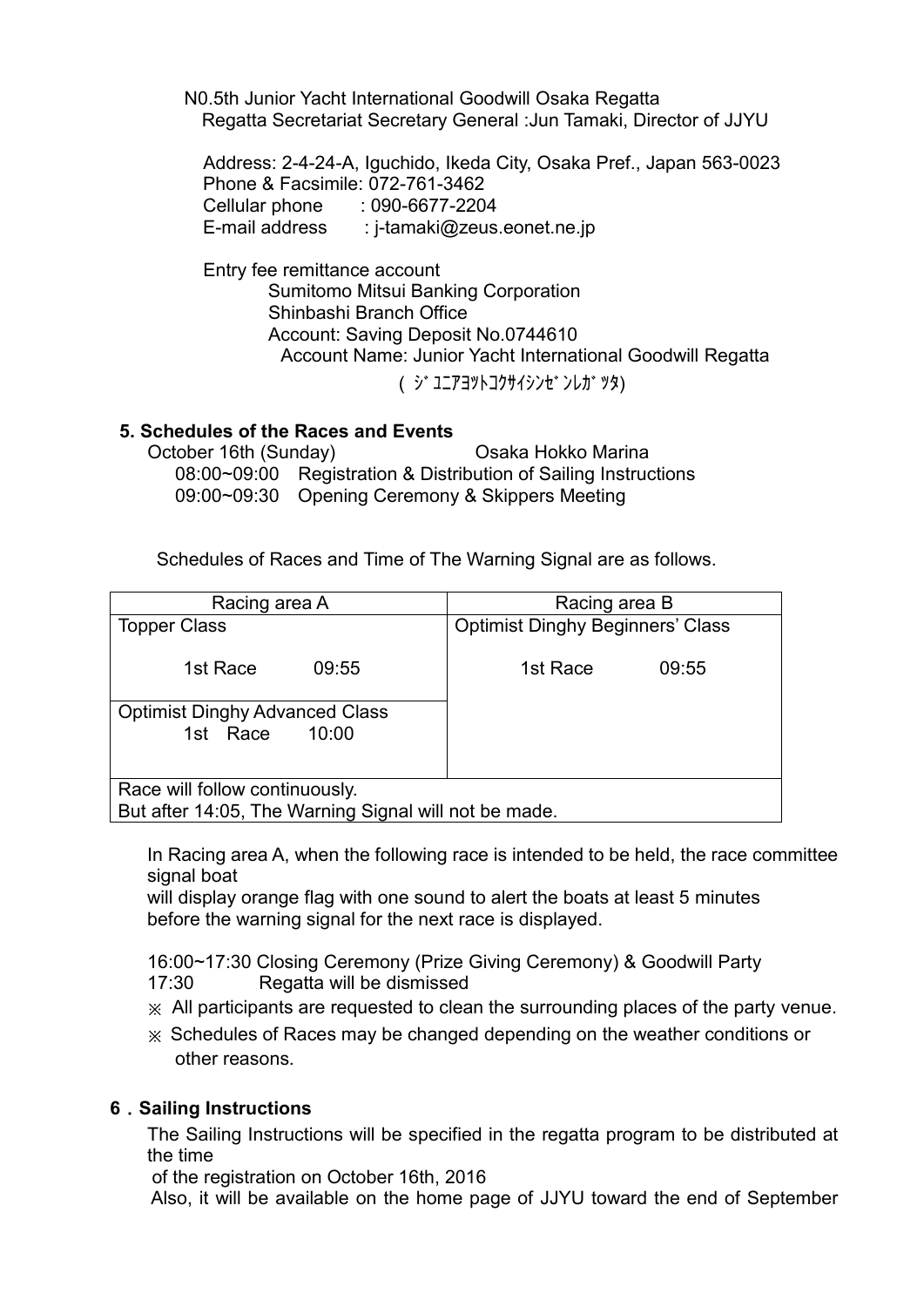2016.

JJYU URL :[http://www.jjyu.net](http://www.jjyu.net/)

### **7**.**Courses**

The courses to be sailed are triangle courses or windward/leeward courses and the details will be instructed in the Sailing Instructions.

## **8**. **Scoring and Number of races**

- 1. In Racing Area A, 4 races are planned and in Racing Area B, as many as possible races are planned.
	- However, at least one race is required to be completed to constitute the series.
- 2. Each boat's series score will be the total of her all race scores. This changes Appendix A2.

#### **9. Prizes**

Prizes will be given as follows:

- 9.1 The Blazer of Miki House and The Crystal Glass Trophy will be presented to the winner of OP Advanced Class.
- 9.2 The Medal of Gold, Silver and Bronze will be presented to 1st, 2nd and 3rd Rank sailors of each class.
- 9.3 The Award from The President of JJYU will be presented to 1st, 2nd, 3rd, 4th, 5th and 6th Rank sailors of each class. However, in case that the number of the boats participated in the same class is less than 6, The Award will be only to 1st ,2nd and 3rd Rank sailors of each class.
- 9.4 There will be given the team race special prize for the winner of the team race, the details of which will be as per the following clause 9.6. The Special Prize will be the entitlement of the participation to the sailing training abroad which will be organized by JJYU. The part cost of the transportation cost for the sailing training abroad will be borne by JJYU.
- 9.5 Special Prizes from Miki Shoko Co., Ltd., Special Supporting Company will be presented to many sailors participated.
- 9.6 The Team Race rank will be determined as follows,
	- ①The rank and the point will be determined based on the total sequence result of the individual sailor of each club of all classes where more than two clubs and more

than six boats participated in accordance with the above 8.2.

- ②Each club team's series score will be the total of the best three boats' rank of all classes where more than two clubs and more than six boats participated. In case the number of boat of each club is less than three boats, last rank point of the class of the largest number of boats participated will be added in proportion to the number of the shortage.
- ③In case the number of boat participating this regatta is exceeding three boats and less than six, minus 1 point per club will be added and the number of boat is exceeding six and less than 10, minus 2 points per club will be added, then the number of boat is exceeding ten, minus 3 points per club will be added.
- ④In case the place of the club activity is located in Chugoku Are, Shikoku Area, and Chubu Area(including Hokuriku Area and Tokai Area), minus 1 point per club will be added. In case the place of the club activity is located in other faraway Area (Kyushu, Kanto, Koshin-etsu, Tohoku and Hokkaido Area), minus